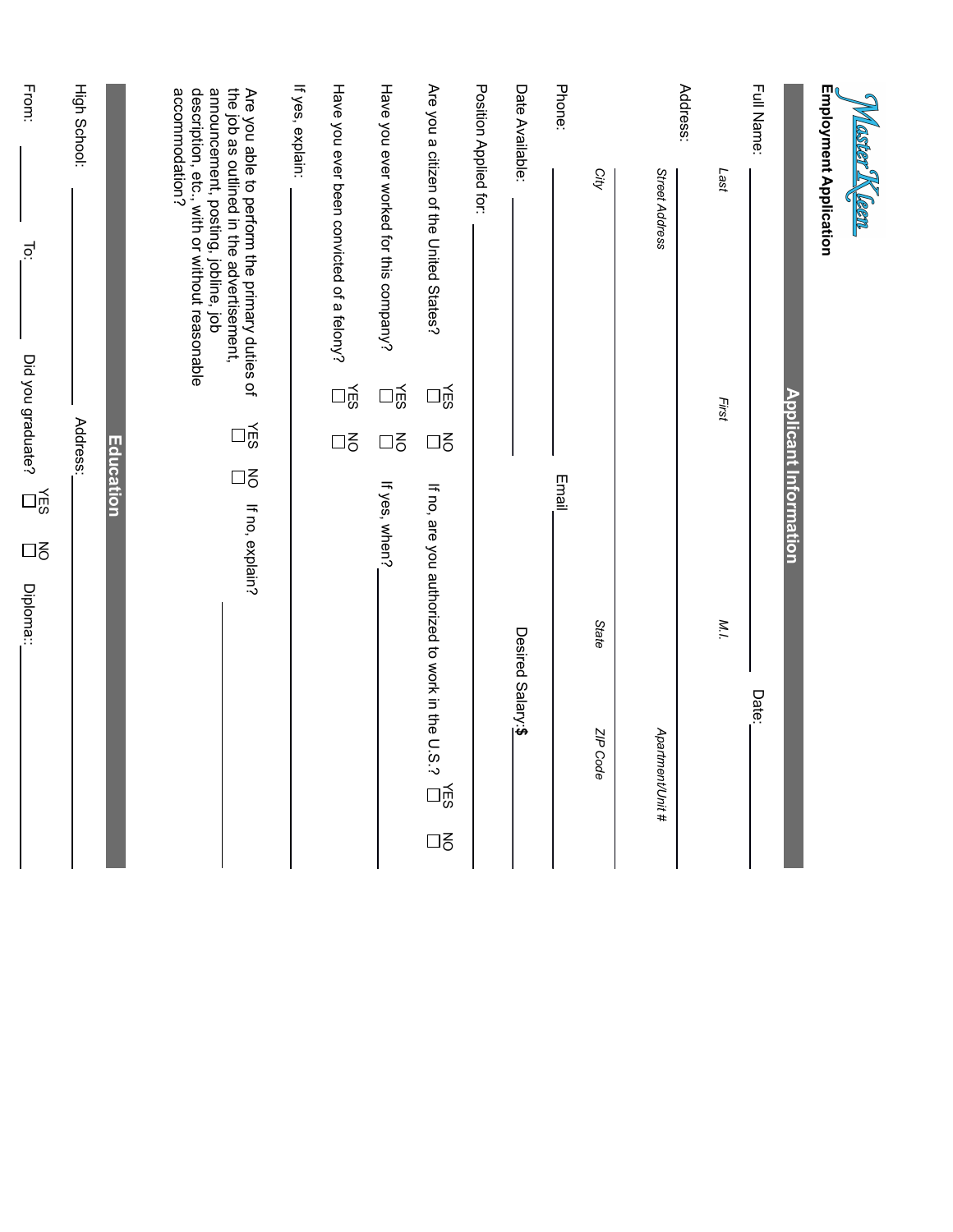|                                                          | References                   |                       |
|----------------------------------------------------------|------------------------------|-----------------------|
| Please list three professional references.               |                              |                       |
| Full Name:                                               |                              | Relationship:         |
| Company:                                                 |                              | Phone:                |
| Address:                                                 |                              |                       |
|                                                          |                              |                       |
| Full Name:                                               |                              | Relationship:         |
| Company:                                                 |                              | Phone:                |
| Address:                                                 |                              |                       |
|                                                          |                              |                       |
| Full Name:                                               |                              | Relationship:         |
| Company:                                                 |                              | Phone:                |
| Address:                                                 |                              |                       |
|                                                          | <b>Previous Employment</b>   |                       |
| Company:                                                 |                              | Phone:                |
| Address:                                                 |                              | Supervisor:           |
| Job Title:                                               | Starting Salary:\$           | Ending Salary:\$      |
| Responsibilities:                                        |                              |                       |
| From:                                                    | io.<br>Reason for Leaving:   |                       |
| May we contact your previous supervisor for a reference? | $\exists \tilde{\mathbb{E}}$ | $\square$             |
|                                                          |                              |                       |
| Address:<br>Company:                                     |                              | Supervisor:<br>Phone: |
| Job Title:                                               | Starting Salary:\$           | Ending Salary:\$      |
| Responsibilities:                                        |                              |                       |
| From:                                                    | Ĕ<br>Reason for Leaving:     |                       |